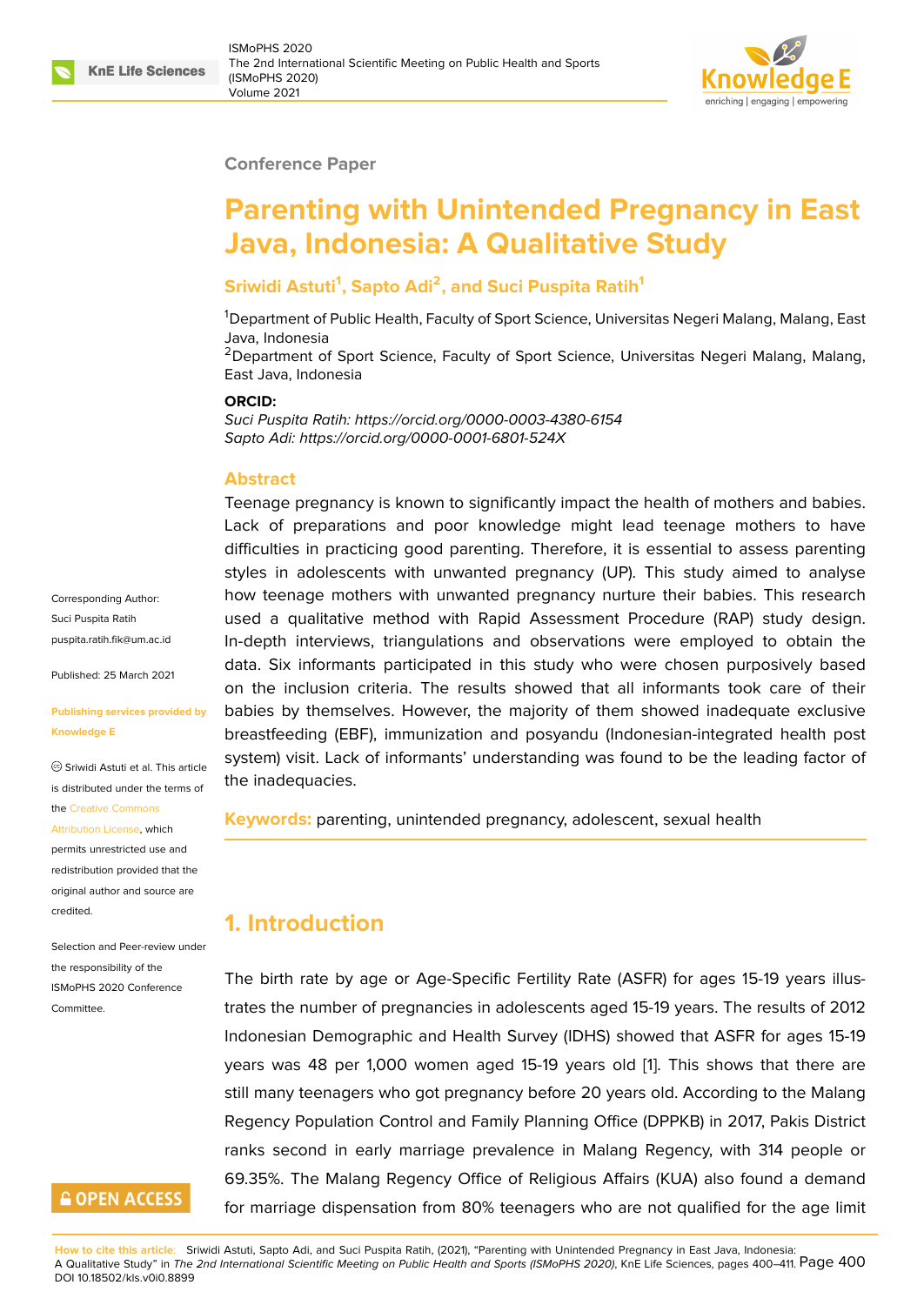or equivalent to 271 cases in September 2018, one of the factors causing the early marriage was unintended pregnancy.

The Unintended Pregnancy (UP) can occur to married and unmarried couples. In adolescents generally, the unintended pregnancy occurs before marriage [2]. Psychosocially, adolescents can feel isolated, ashamed, depressed, become dropped out of school, hardly find a job, and less prosper [3]. Based on field observations, several unintended pregnancies were found in Pakis Sub-District. Referring to the i[nte](#page-10-1)rview results with local midwives, the cases did exists, thus need to be prevented and addressed. But the number of UPs in Pakis S[ub](#page-11-0)- district had not been known yet due to the absence of previous records and research.

The knowledge about childcare and parenting style, is a problem for the early marriage couples, especially for couples experiencing UP. Many of them give their children to be cared for by their parents (grandparents) rather than taking care by themselves. Their reason is because they are still too young to care for children [4]. This will affect their psychological condition because they are not ready to face the birth which ultimately have an impact on children's health, such as: Low Birth Weight (LBW) and inadequate exclusive breastfeeding intake [5]. Adolescents who experien[ce](#page-11-1) UP need guidance and assistance, especially from their parents, neighbours, posyandu cadres, and other sources of information about childcare and nutritious feeding [6]. Therefore, the pattern of parenting in adolescents w[ho](#page-11-2) experience UP needs to be studied and analysed in order to make appropriate efforts to prevent and overcome problems related to parenting.

### **2. Material and Method**

This research was conducted in February to April 2019. The research method used was qualitative with the Rapid Assessment Procedure (RAP) research design. The data collection methods are done by in-depth interviews, observation, and triangulation. The selection of informants was carried out using a purposive sampling method with criteria set for women who experienced UP when they were teenagers, lived in Pakis District, Malang District and were willing to become research informants. Then obtained 6 (six) research informants who met these criteria. The data analysis techniques in this study were based on the model applied by Miles and Huberman (1984) with the following steps: (1) data transcripts, (2) data reduction, (3) data presentation, and (4) conclusions.

Before the interview conducted, informed consent might be obtained from the informant. The instruments used in data collection consisted of interview guides, stationery,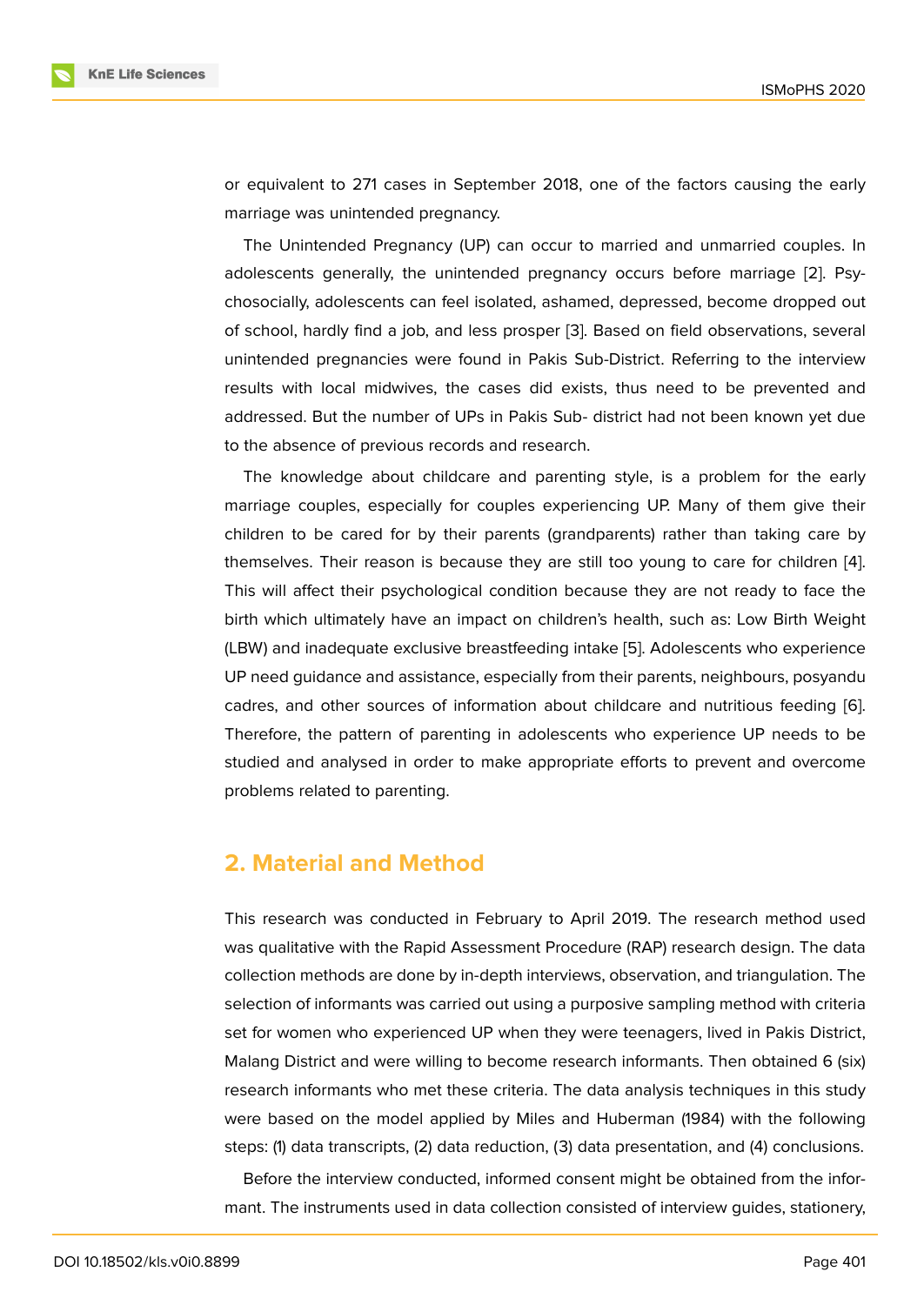voice recording devices, and cameras as documentation. Recordings during the interview were then transcribed into words and then arranged into a matrix. This matrix was used to determine the keywords or central ideas of the informants' answers. So there was no bias in drawing conclusions.

### **3. Results and Discussion**

#### **3.1. Informant characteristics**

The primary informants in this study were six people. Fifty percent of informants are aged  $\leq$  20 years, while the other 50% are between 21 and 25 years. Most of the informants had a pregnancy when they were 17 years old, meaning that it was classified as an early age. Based on the distance of marriage and childbirth, it was known that the informants experienced pregnancy out of wedlock. All informants in this study had low levels of education, namely elementary and junior high. This finding was in line with the findings of the IDHS 2017 which states that adolescents who only pass elementary education have higher risk of premarital sex compared to those who have completed primary and higher education [7].

The majority of informant pairs worked in buildings with income of approximately 400,000 rupiahs per week, which meant that each month circulated around 1,200,000 rupiahs. While ot[he](#page-11-3)r informant pair worked as freelancer with an uncertain salary because he worked according on demands. This showed that the informant pairs received an uncertain salary and were still below the Malang City / Regency Minimum Wage (UMK) in 2019, which was 2,781,564.24 per month. The characteristics of the informants can be seen in detail in table 1.

All informants have children under the age of five and most of the baby's weight are close to the Low Birth Weight (LBW). Low birth weight is a condition of newly born weighted under 2500 grams. This finding was in line with BKKBN that stated that pregnancy before the age of 20 years is at risk of LBW in the infants [8]. This was also in line with a research done by Afriani & Mufdlilah (2016) that conclude that marrying at an early age creates a psychological impact of which the mother will not be ready to face the first pregnancy. The unplanned pregnancy affects the con[dit](#page-11-4)ion of the child, such as LBW as well [5].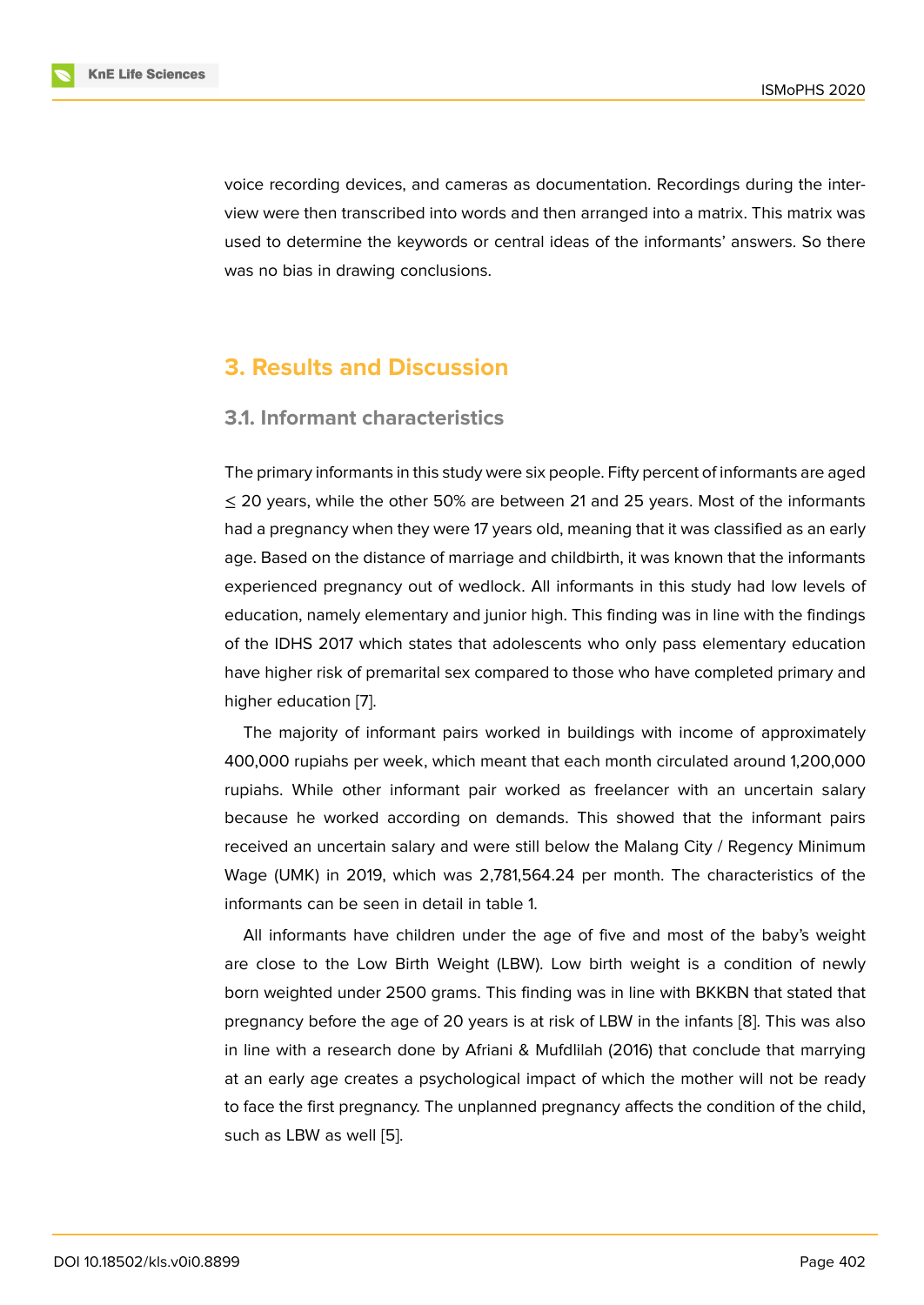|  |  | TABLE 1: Informant characteristic. |
|--|--|------------------------------------|
|--|--|------------------------------------|

| <b>Characteristics</b>                 | $\mathbf n$    | %    |
|----------------------------------------|----------------|------|
| The current age (yr)                   |                |      |
| $20$                                   | 3              | 50   |
| $21 - 25$                              | 3              | 50   |
| The age when getting pregnant (yr)     |                |      |
| 17                                     | 3              | 50   |
| 18                                     | $\mathbf{1}$   | 16.7 |
| 19                                     | 2              | 33.3 |
| The gap between marriage and pregnancy |                |      |
| $<$ 3 months                           | $\overline{4}$ | 66.7 |
| 4-7 months                             | $\overline{2}$ | 33.3 |
| The occupation of respondent           |                |      |
| Housewife                              | 5              | 83.3 |
| Merchant                               | 1              | 16.7 |
| The respondent partner's occupation    |                |      |
| <b>Construction worker</b>             | 5              | 83.3 |
| Freelancer                             | $\mathbf{1}$   | 16.7 |
| The last education                     |                |      |
| <b>Elementary School</b>               | $\mathbf{1}$   | 16.7 |
| Junior High School                     | 5              | 83.3 |
| The age of the child                   |                |      |
| $<$ 6 months                           | 1              | 16.7 |
| 7-36 months                            | $\overline{4}$ | 66.7 |
| 27-60 months                           | 1              | 16.7 |
| The weight of the child                |                |      |
| ≤2.5 kg                                | $\mathbf{1}$   | 16.7 |
| 2.6-2.9 kg                             | 3              | 50   |
| ≥3 kg                                  | $\overline{2}$ | 33.3 |
|                                        |                |      |

Source: Author's own work.

### **3.2. Caregiving**

The interviews results with informants related to the caregiving are presented in table 2.

Table 2 shows that the majority of informants babysat their own children, while an informant was letting the grandmother taking care of the child because she and her pair had to work. This was not in line with Sumbulah & Jannah (2012) which stated that many young couples ask their parents (grandparents) to take care their child rather than do it themselves, because they are still too young to care for children [4]. Determining who provides caregiving is crucial. The role of parents is so great in educating and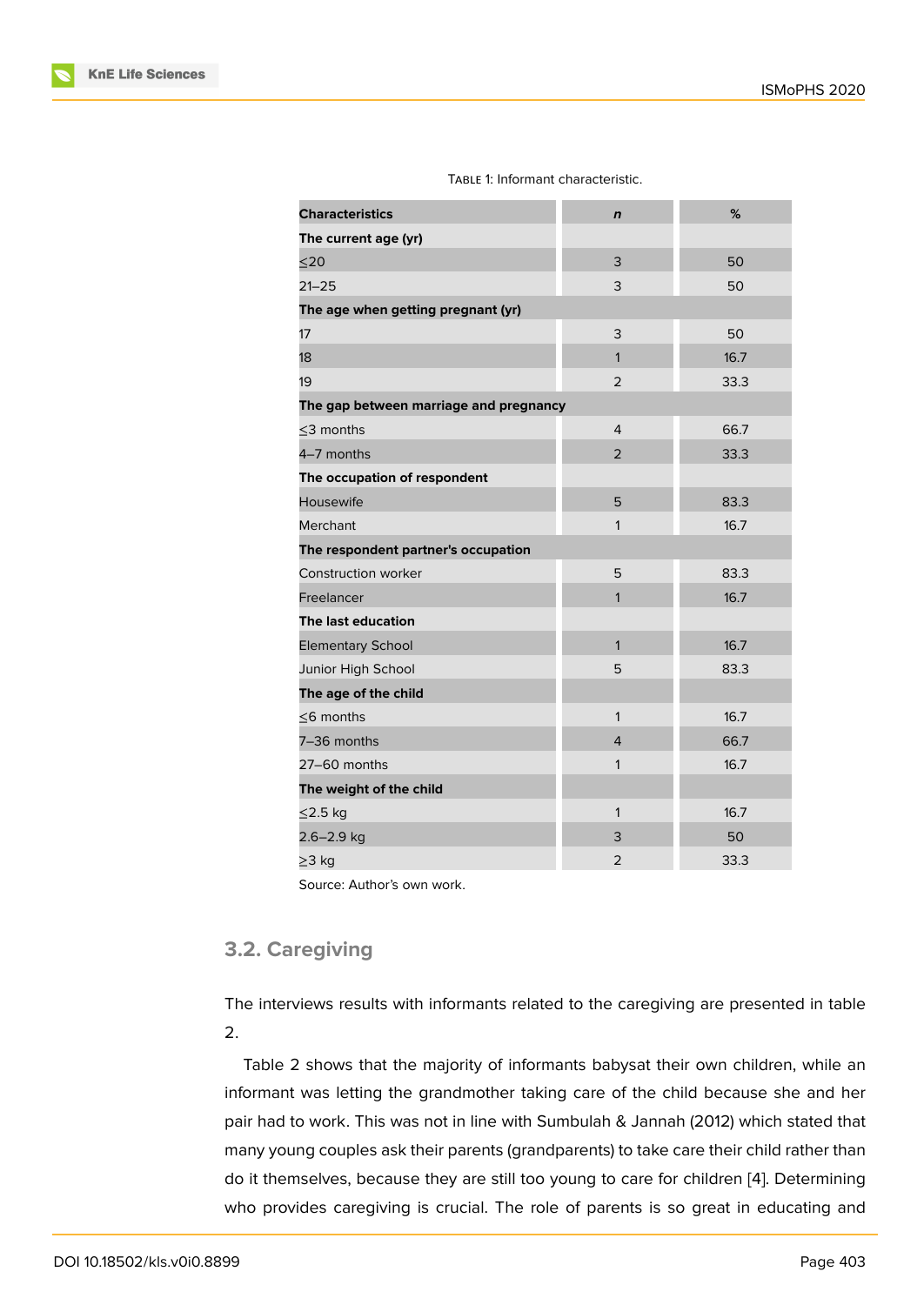|  |  | TABLE 2: Caregiving. |
|--|--|----------------------|
|--|--|----------------------|

| <b>Informant</b>        | <b>Questions</b>                                                                                                                                    |
|-------------------------|-----------------------------------------------------------------------------------------------------------------------------------------------------|
| 1                       | "self-care"                                                                                                                                         |
| $\overline{\mathbf{2}}$ | "by ourselves"                                                                                                                                      |
| 3                       | "by grandmabecause I work outside"                                                                                                                  |
| 4                       | "I babysit the kid myself, miss. I asked grandma to take care of them just a<br>moment, but they refused, they even got sick when I left, so be it" |
| 5                       | " babysit myself"                                                                                                                                   |
| 6                       | " I take care of them myself, lah"                                                                                                                  |

Source: Author's own work.

supervising the growth and development of children. Children also tend to imitate the behaviour and characteristics of the people around them. Therefore, the actor who plays the role of children's caretaker becomes critical, because of being a parent is an immense challenge. Caregiver's emotional readiness and maturity can also affect a child's growth and development.

### **3.3. The Exclusive Breastfeeding Provision**

The exclusive breastfeeding (EBF) is provided by giving sufficient breast milk regularly and not providing any additional food other than breast milk. Providing EBF to infants is one of the most important stages in the childcare process. Exclusive breastfeeding is known to provide enormous benefits for child development. Not only that, but by giving exclusive breastfeeding, will also strengthen the bond between mother and baby, and can be used as a natural contraceptive for mothers. The results of interviews with informants related to the knowledge about EBF are presented in table 3.

Relating to how the informants practiced exclusive breastfeeding can be seen based on the interview results in table 4.

Table 3 shows that 2 informants understood that EBF was given for up to 6 months. As many as 2 other informants said that EBF is a milk that comes out of the mother directly. The 4th informant stated that EBF is breastfeeding for up to 2 years and the 6th informant knew that this practice can make her child healthy. Based on the informants' answers, only 2 informants understood the EBF appropriately. Table 4 shows that 3 informants claimed to provide EBF. While the other 3 informants continued to give EBF but were not exclusive, because they also gave bananas mixed with rice on the. The second informant gives additional intake in the form of formula milk because the nipples are small. Based on triangulation to people around the informant, 5 out of 6 informants did not provide exclusive breast milk as indicated by the provision of bananas, rice and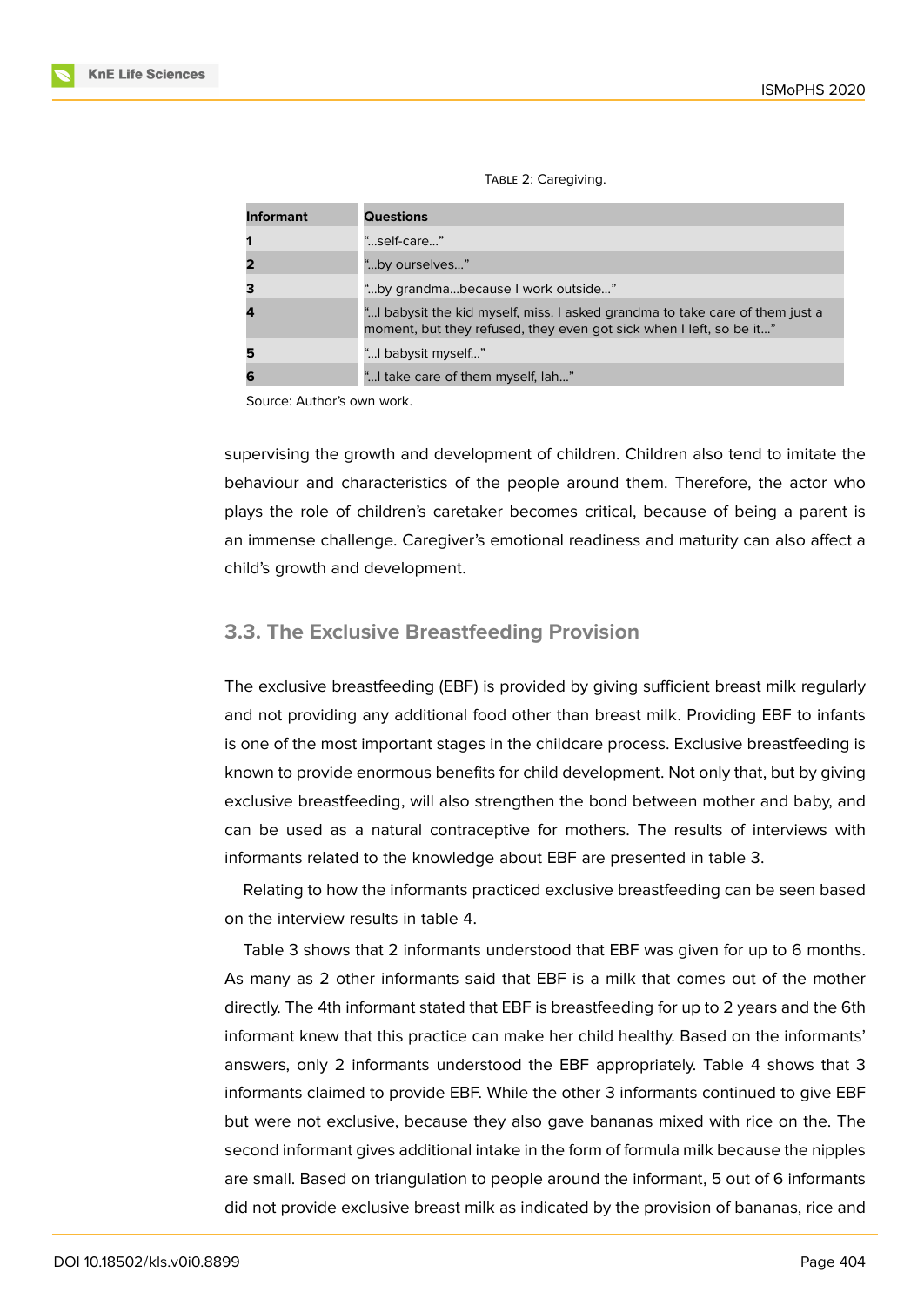| Informant | <b>Statements</b>                                                                                                                                                                                                           |
|-----------|-----------------------------------------------------------------------------------------------------------------------------------------------------------------------------------------------------------------------------|
|           | " rely on the breast milk that comes out. When he/she was born  I<br>administered it in the morning, misssince the breast milk did not come out<br>immediately in the evening"                                              |
|           | emmm, the breast milk of mine  let me think of the period, as I know, the<br>EBF milk should be within six months, then after that period, we can then<br>begin provide normal foods in addition to the breast milk, ma'am" |
|           | "the exclusive term refers to the provision of breastfeeding within six<br>months"                                                                                                                                          |
|           | " I get it, breastfeeding feeding him/her from the mom's breast this or<br>thatfor two years"                                                                                                                               |
| 5         | "EBF is that breastfeeding which is delivered from the mom directly, eh?<br>either for baby or toddler"                                                                                                                     |
| 6         | "nutritiousit can improve the baby's health"                                                                                                                                                                                |

TABLE 3: The knowledge about the exclusive breastfeeding.

Source: Author's own work.

| <b>Informant</b> | <b>Statements</b>                                                                                                                                                                                                                                                                                                                                                                                                                            |
|------------------|----------------------------------------------------------------------------------------------------------------------------------------------------------------------------------------------------------------------------------------------------------------------------------------------------------------------------------------------------------------------------------------------------------------------------------------------|
| 1                | " eats bananas, and combine it with rice afterwardsthe problem is that the<br>breastfeeding is not enough for him/her, like (s)he is not satisfied (s)he was<br>crying, and finally thinking of feeding with bananas mixed with rice until it<br>became soft it was told by parents many prescribed father-in-law as well"                                                                                                                   |
| 2                | " just drinks milk eh not so often three menus usually, eh one spoonful or<br>two spoonful of bananas, then there is a bottle of formula milk for a day<br>yes the biggest ratio is my breast milk I added bananas because my child<br>won't be full, sis, typical boy when he was a baby my nipples are too small,<br>so my child couldn't suck it so drinking milk from me is insufficient, I had to<br>provide formula milk, that's it "" |
| 3                | "only was providing EBF until (s)he reached one and a half years old"                                                                                                                                                                                                                                                                                                                                                                        |
| 4                | "eat bananas, and rice in addition to that. My child-when (s)he reached two if                                                                                                                                                                                                                                                                                                                                                               |

not three months old wasn't longer able to have EBF... told by my mom, it was previously restricted, but the child couldn't receive only EBF so I gave

Source: Author's own work

**5** "…EBF…" **6** "…only EBF…"

additional, intakes…"

formula milk at the age of less than 6 months. Informants' knowledge about exclusive breastfeeding were still lacking so that in their practice, exclusive breastfeeding were still inappropriate. This is in line with Afriani & Mufdlilah (2016), which showed that marriage at a young age affects the condition of children who are not exclusively breastfed [5]. Health professionals also stated that people who experience UP tend not to give exclusive breastfeeding. Disseminate information about EBF is crucial for pregnant women, especially if the pregnancy occurs without a plan, that consequently lessen the [e](#page-11-2)fforts to find information related to pregnancy and childbirth. Therefore, health professionals are expected to be more pro-active in educating prospective baby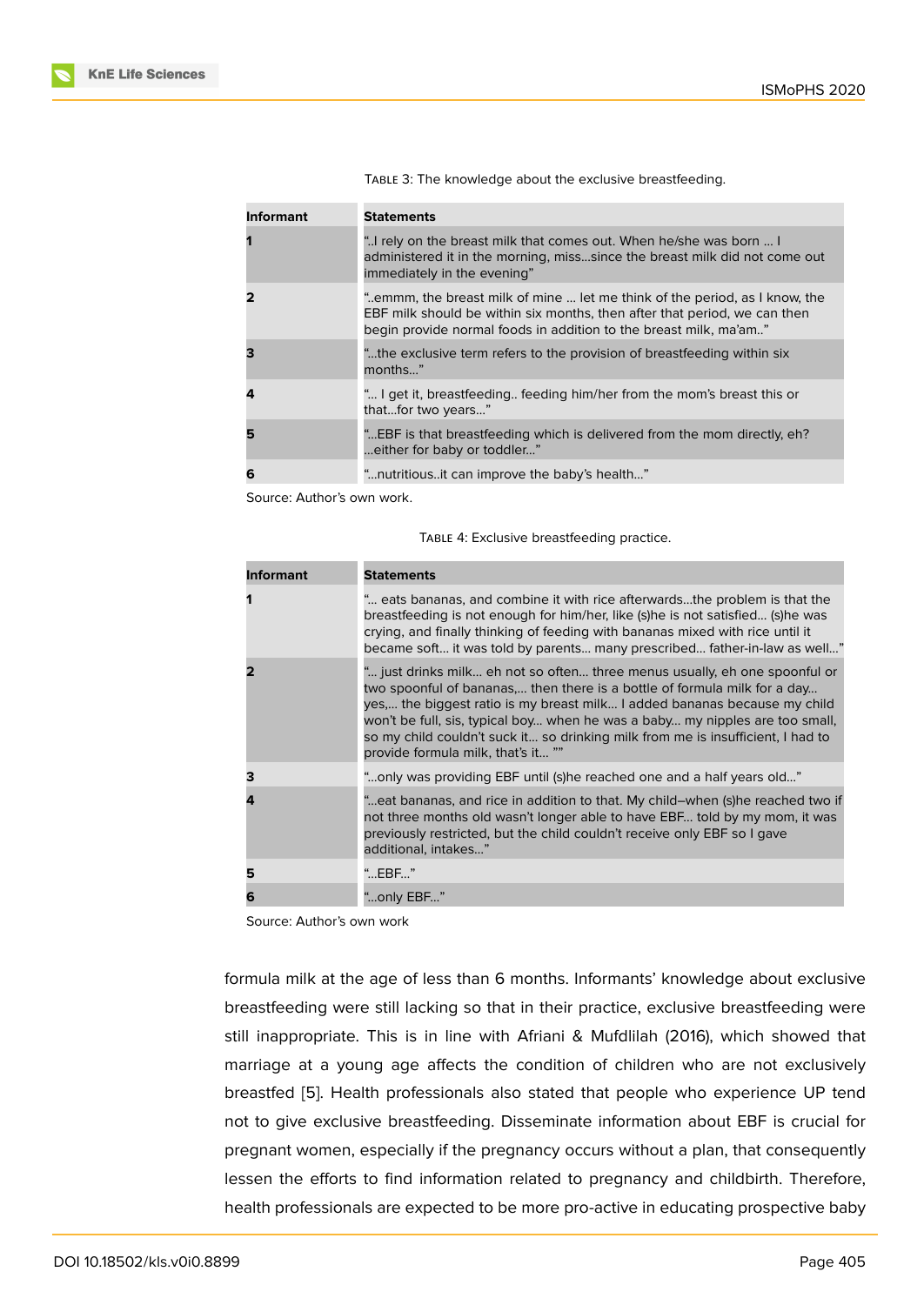parents, especially those with UP. Education for the people around pregnant mothers also needs to be done so that the environment also supports exclusive breastfeeding.

### **3.4. Immunization Provision**

The provision of immunization is according to the age of the children. For a complete basic immunization, infants aged less than 24 hours are given hepatitis B immunization (HB-0), aged 1 month are given BCG and Polio 1, aged 2 months are given DPT-HB-Hib 1 and Polio 2, aged 3 months are given DPT- HB-Hib 2 and Polio 3, age 4 months given DPT-HB-Hib 3, Polio 4 and IPV or injectable Polio, and age 9 months are given Measles or MR [9]. The interview results with informants related to the knowledge about immunization are presented in the following table.

| <b>Informant</b> | <b>Statements</b>                                                                                                                                                                                                                   |
|------------------|-------------------------------------------------------------------------------------------------------------------------------------------------------------------------------------------------------------------------------------|
|                  | "immunization to prevent ailment, to be more resistant on it"                                                                                                                                                                       |
|                  | "what's that, immunization is sort of determining the baby's resistant, if not<br>resistant (s)he will get a fever, otherwise (s)he will be okay. sometimes like that,<br>that's what I knowit's about her/his immunity, that's it" |
|                  | "immunization is where we preventailments among toddlers"                                                                                                                                                                           |
|                  | "immunization is about an injection, sort of, delivered, by the midwife"                                                                                                                                                            |
|                  | "immunization—it's like protecting the health, how to say thatlike most<br>children are still vulnerable from ailmentsthen it is meant to immunizing<br>her/him"                                                                    |
| 6                | "vaccinesto prevent sickness, like whatso it's not easy to get ill"                                                                                                                                                                 |

|  |  | TABLE 5: The knowledge about immunization. |
|--|--|--------------------------------------------|
|  |  |                                            |

Source: Author's own work

The interview results with informants related to the immunization are presented in the following table.

Table 5 shows that five informants knew that immunization was an effort to increase immunity to disease, while one informant knew immunization was injected by midwives. Table 6 shows that two informants gave immunizations as immunity so that their children do not get sick easily, two other informants gave immunizations but were lacking; namely the 3rd informant had not immunized meningitis while the 2nd informant had not immunized pontabio 18 with the reason his friend did not immunize his child. The remaining two informants did not complete immunizations, namely the 5th informant on the grounds that his child was sick every time the immunization schedule and the 6th informant claimed to be lazy. This shows that all informants had given immunizations to their children, but most of the informants still had not immunized their children comprehensively. However, according to triangulation to people around them,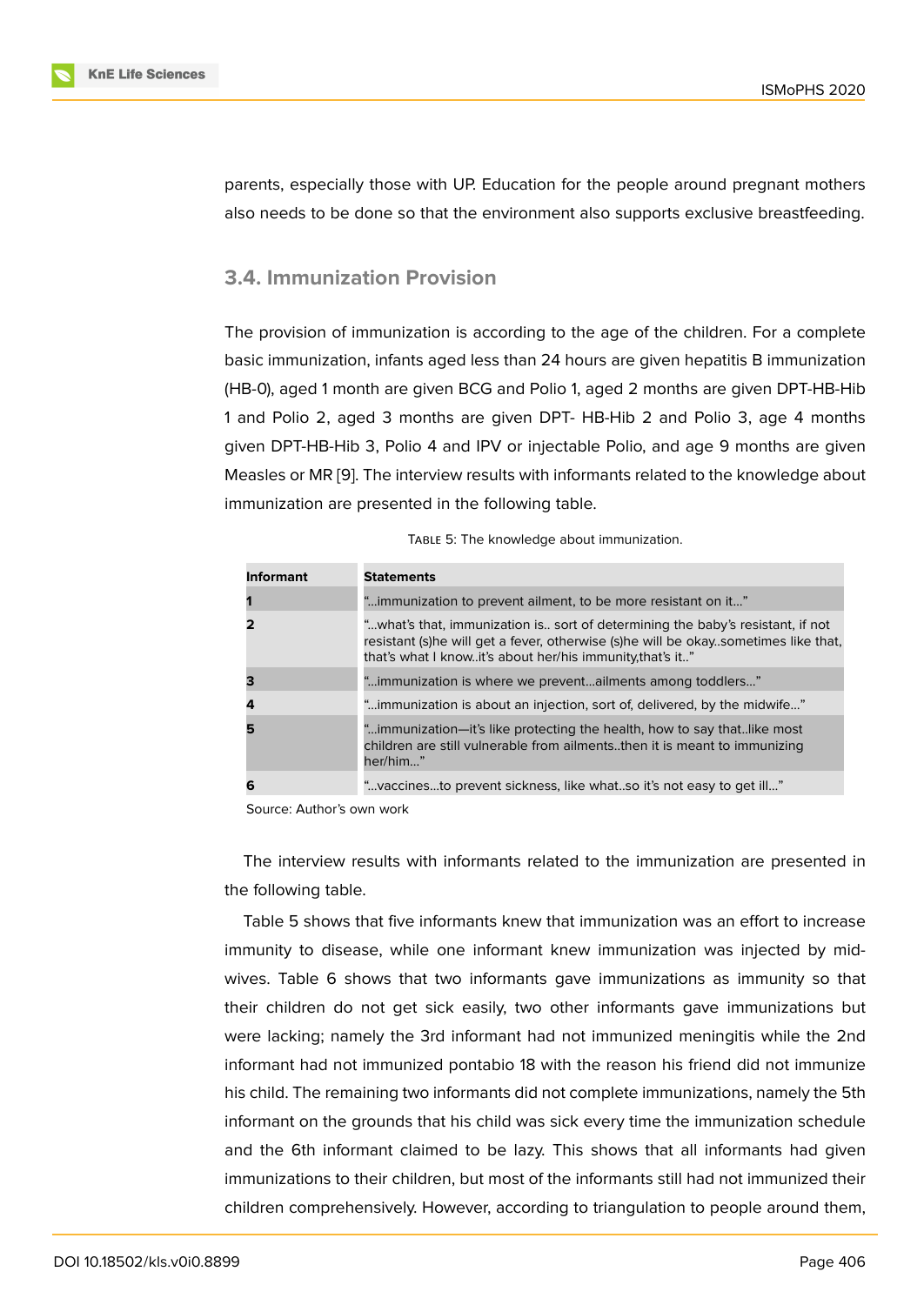| <b>Informant</b> | <b>Statements</b>                                                                                                                                                                                                                                                                                                                                     |
|------------------|-------------------------------------------------------------------------------------------------------------------------------------------------------------------------------------------------------------------------------------------------------------------------------------------------------------------------------------------------------|
|                  | "yesso that the child won't get sick easily"                                                                                                                                                                                                                                                                                                          |
|                  | "yesimmunization is like preventing the bacteria, is it sis? Eliminating the<br>bacteria inside the body, and enabling immunity, oh immunizing to provide<br>immunityso that the child won't get sick easily, as I know"                                                                                                                              |
| з                | "Complete, but something is missing, sis, like what is<br>recommendedmeningitis that is, there's that immunizationvaccinesyes, but<br>we didn't go to the integrated health posts sis, we get used to go to midwife<br>directly"                                                                                                                      |
| 4                | "complete, but the latest one is somehow—there was an additional<br>immunization, apparentlybut I didn't take it, so did with miss Yet's childthe<br>18 months Pontabio specifically, I didn't take itsince many did the samethere<br>was also my neighbour's child with the same age as mine that didn't take it, so<br>be it, I didn't take it too. |
| 5                | "the immunization wasn't completethere are two if not one missing<br>vaccine(s)(laughing) every time I want to immunize my child, (s)he got sick,<br>frequently sick, so I waited until (s) he got better, afraid it would be<br>worseconsidering if (s)he is still sick, the fever would be worse, the<br>immunization caused a fever, no?"          |
| 6                | "incompletesince it is burdensome to go the place of Immunization, so be<br>it…"                                                                                                                                                                                                                                                                      |

Source: Author's own work.

all informants routinely visited the posyandu. This shows that the informant's knowledge about immunization suffices, but in practice, they did not give complete immunizations to their children.

Diseases that are prevented through immunization are Hepatitis, Measles, Rubella, Diphtheria, Pertussis, Tetanus, Pneumonia, and Meningitis. Therefore, it is important to do a complete immunization, so that the body is not easily infected by the disease because it already has immunity against the diseases [9].

#### **3.5. Integrated health post visitation**

Posyandu is one form of Community-Based Health Efforts (Upaya Kesehatan Bersumberdaya Masyarakat / UKBM) which is managed from, by, for, and with the community, in order to empower the community and provide facilities to the community in obtaining basic health services. Posyandu is useful as a means to facilitate information and health services for mothers, babies and toddlers. Posyandu means to monitor the growth of toddlers to prevent from malnutrition, give babies and toddlers Vitamin A capsules, make sure that babies get complete immunizations, monitor pregnant women's bodyweight monitoring and give them iron (Fe) supplement along with Tetanus Toxoid (TT) immunization, and give postpartum mothers Vitamin A capsules and iron (Fe)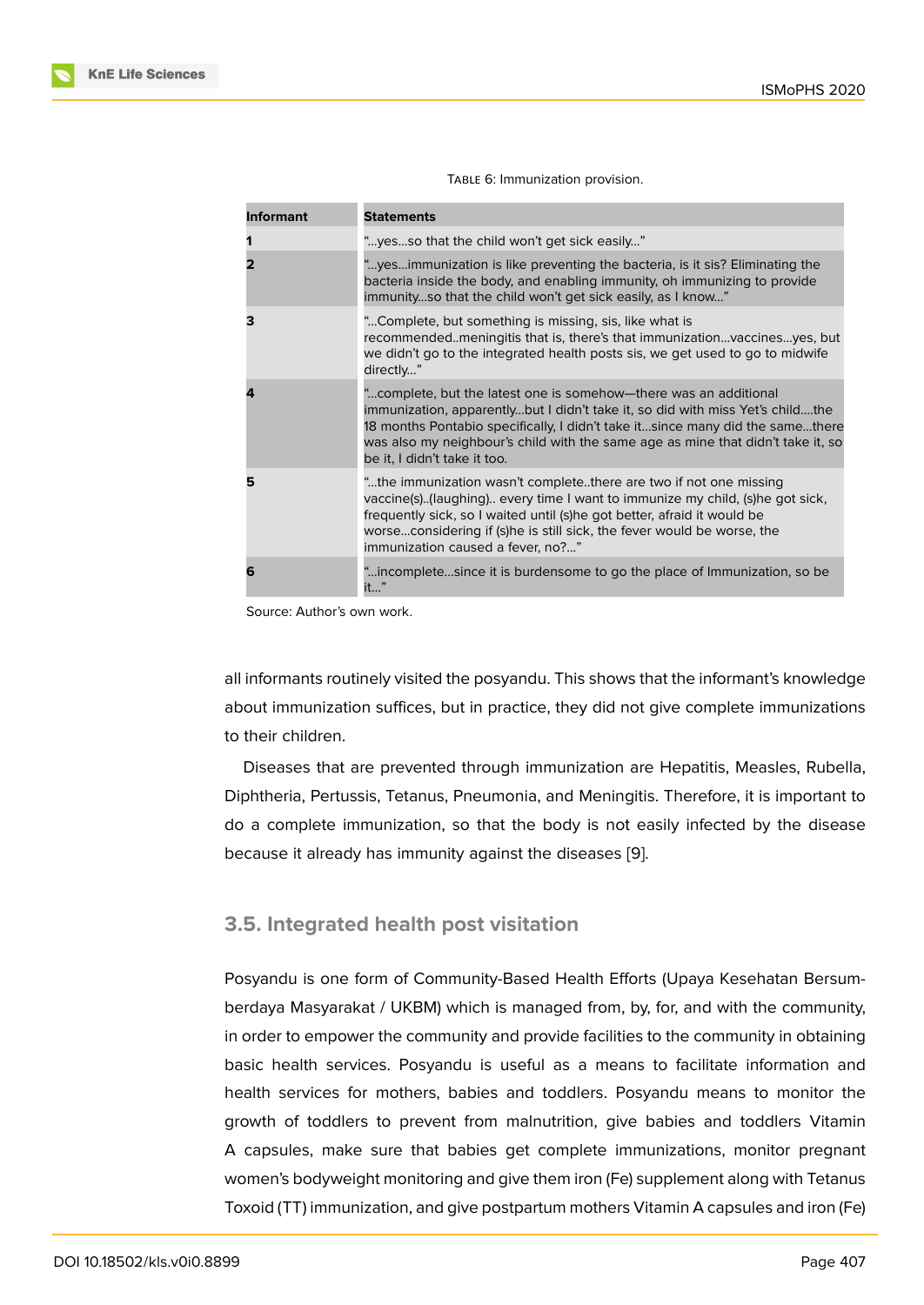supplement. Posyandu obtains health education related to maternal and child health, so if there is abnormalities in the baby, toddlers, pregnant women, post-partum mothers and breastfeeding mothers, it can be immediately known and referred to the community health centre (Puskesmas). The other function of Posyandu is to share knowledge and experience about the health of mothers, babies, and toddlers [10].

The results of interviews with informants related to knowledge about Posyandu are presented in the following table.

| <b>Informant</b> | <b>Statements</b>                                                                                                                                                                                                           |
|------------------|-----------------------------------------------------------------------------------------------------------------------------------------------------------------------------------------------------------------------------|
|                  | to know about body weightto spread awarenesslike whatthe growth"<br>and development"                                                                                                                                        |
|                  | " Posyandu as I know is about monitoring the children's growth monthly,<br>somehow"                                                                                                                                         |
|                  | " posyandu is about checking the children's growth every month, sometimes<br>took place in the head of hamlet's house, yes monitoring the child's<br>development and weight"                                                |
|                  | " like scaling weight, sort of injecting vitamins, like scaling the heights, like<br>that "                                                                                                                                 |
|                  | "posyandu is (mumbling) like-how to say it, that's like, alas! I can't explain<br>itto know if our children are in good shape, is it malnutrition or what, so that's<br>itsometimes we got vitamins, received anthelmintic" |
| 6                | "it's to know their weight, as well as their health, it increases or vice versa, like<br>that"                                                                                                                              |

TABLE 7: Knowledge related to the integrated health post (posyandu).

Source: Author's own work

The results of interviews with informants regarding Posyandu visits are presented in the following table.

| <b>Informant</b> | <b>Statements</b>                                                                                                                                            |
|------------------|--------------------------------------------------------------------------------------------------------------------------------------------------------------|
|                  | " regularly, everyday I mean monthly"                                                                                                                        |
|                  | "yeswe are asked to visit Posyandu like what I mentionedhmm<br>monthlylikemeasuring the weight, like the weight measured to knowso we<br>know its reduction" |
|                  | " went to posyandu only to get vitamins and (monitor) the kid's<br>developments"                                                                             |
|                  | "routinely, once when I went to Surabaya, only once then ended                                                                                               |
|                  | "monthly"                                                                                                                                                    |
|                  | "routinely, every month"                                                                                                                                     |

|  | TABLE 8: Posyandu visits |  |
|--|--------------------------|--|
|--|--------------------------|--|

Source: Author's own work.

Table 7 shows that all informants know about Posyandu as a place to find out the children's development. Table 8 shows that five informants routinely visit the Posyandu, while 1 informant, specifically the third informant stated that she went to Posyandu only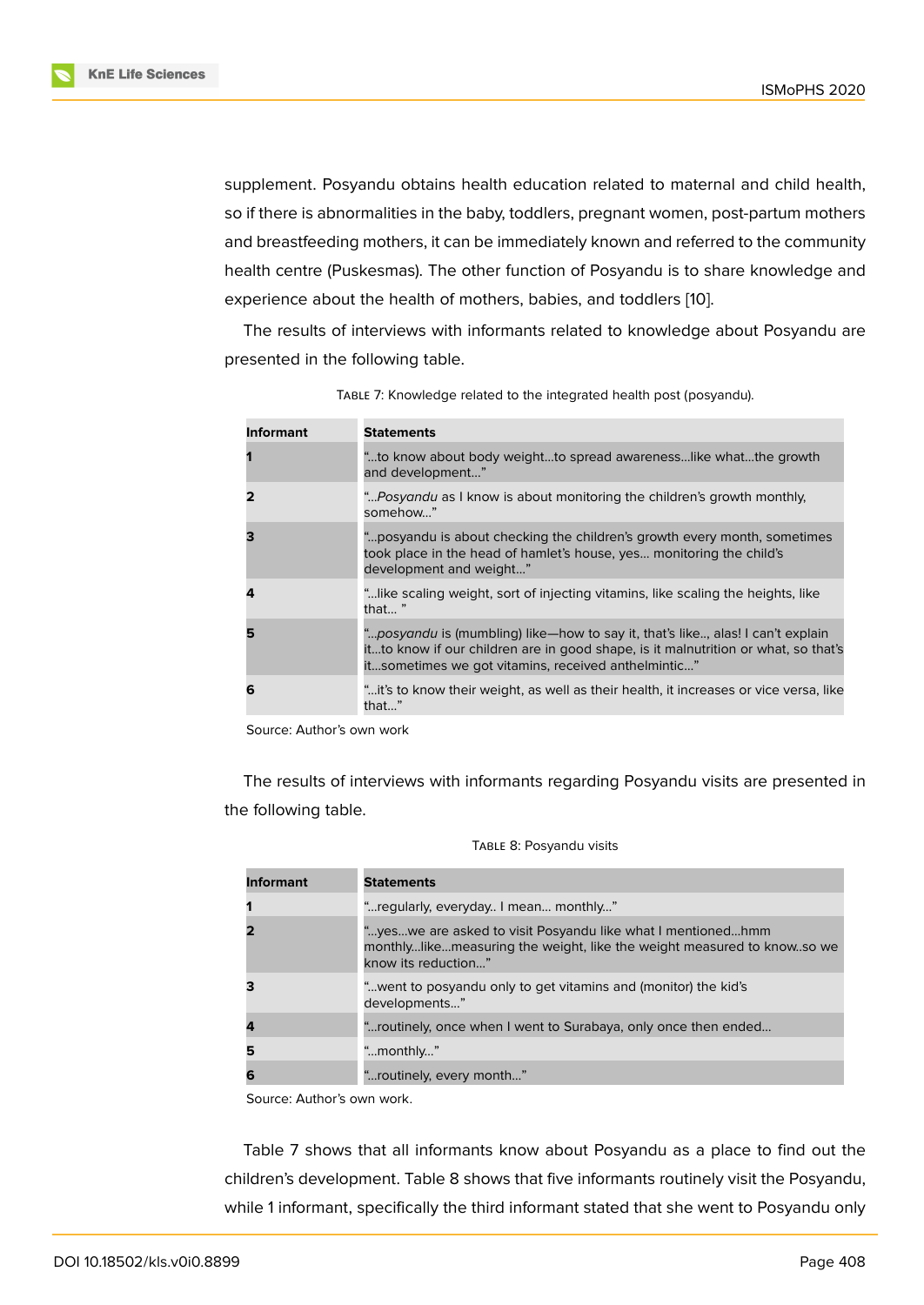to get vitamins. The triangulation results concluded that all informants routinely visited Posyandu. This shows that the informants' sufficient knowledge about Posyandu is in line with their regularity in visiting Posyandu

### **3.6. Integrated health post visitation**

Parenting is a way for parents to educate children, provide time, attention, and support for children in order to grow physically, mentally, and socially [11]. Knowledge about childcare and parenting style becomes a problem in itself for new married couples. Many of them give up their children to be cared for by their parents (grandparents) rather than by their own care because they themselves are s[till](#page-11-5) too young to care for children [4]. Early marriage couples are still very young, so they do not yet have knowledge about childcare and need guidance and assistance especially from parents, neighbours, Posyandu cadres, and the internet. The knowledge they need is about childcare, n[utr](#page-11-1)itious feeding and about children's health[6]. The results of interviews with informants regarding the form of parenting are presented in the following table.

|  | TABLE 9: Parenting styles. |  |
|--|----------------------------|--|
|--|----------------------------|--|

| Informant | <b>Statements</b>                                                                                                                                                                                                                                                        |
|-----------|--------------------------------------------------------------------------------------------------------------------------------------------------------------------------------------------------------------------------------------------------------------------------|
|           | "yes, it's all right, they can be friends but don't be like their parents"                                                                                                                                                                                               |
| 2         | "sure they can but limited, if (they are) toxic then restricted, (we) set the<br>restrictions"                                                                                                                                                                           |
| з         | "so (we) should limit so that they won't be like their parents"                                                                                                                                                                                                          |
| 4         | "should be unrestricted, just let everything flows unless something goes<br>wrong they should be restricted, that's my principle, (they) have freedom, if it's<br>outrageous then should be restricted, scold them once should make them<br>obedient 'don't' like that". |
| 5         | "(we should) be moderate so the kid won't be likeso they won't get<br>pressured, if pressurized then it's a pity, if (they are) set free, (I am) afraid<br>tooit's supposed to be moderate "                                                                             |
| 6         | "should get used to it"                                                                                                                                                                                                                                                  |

Source: Author's own work.

Table 9 shows that two informants stated that their children should not be like their parents who experienced premarital pregnancy. As many as two informants stated to be moderate, but the second informant being restrictive on what is ethically wrong. As many as two informants stated that their children should be able to freely socialize, the fourth informant added that if the kid's behaviour was outrageous, they would be scolded and the fifth informant stated that the parenting style is moderate by following the norms prevailing in the community. In essence, all informants stated that they must remain within limits. This is in line with the study conducted by Astuty (2013), that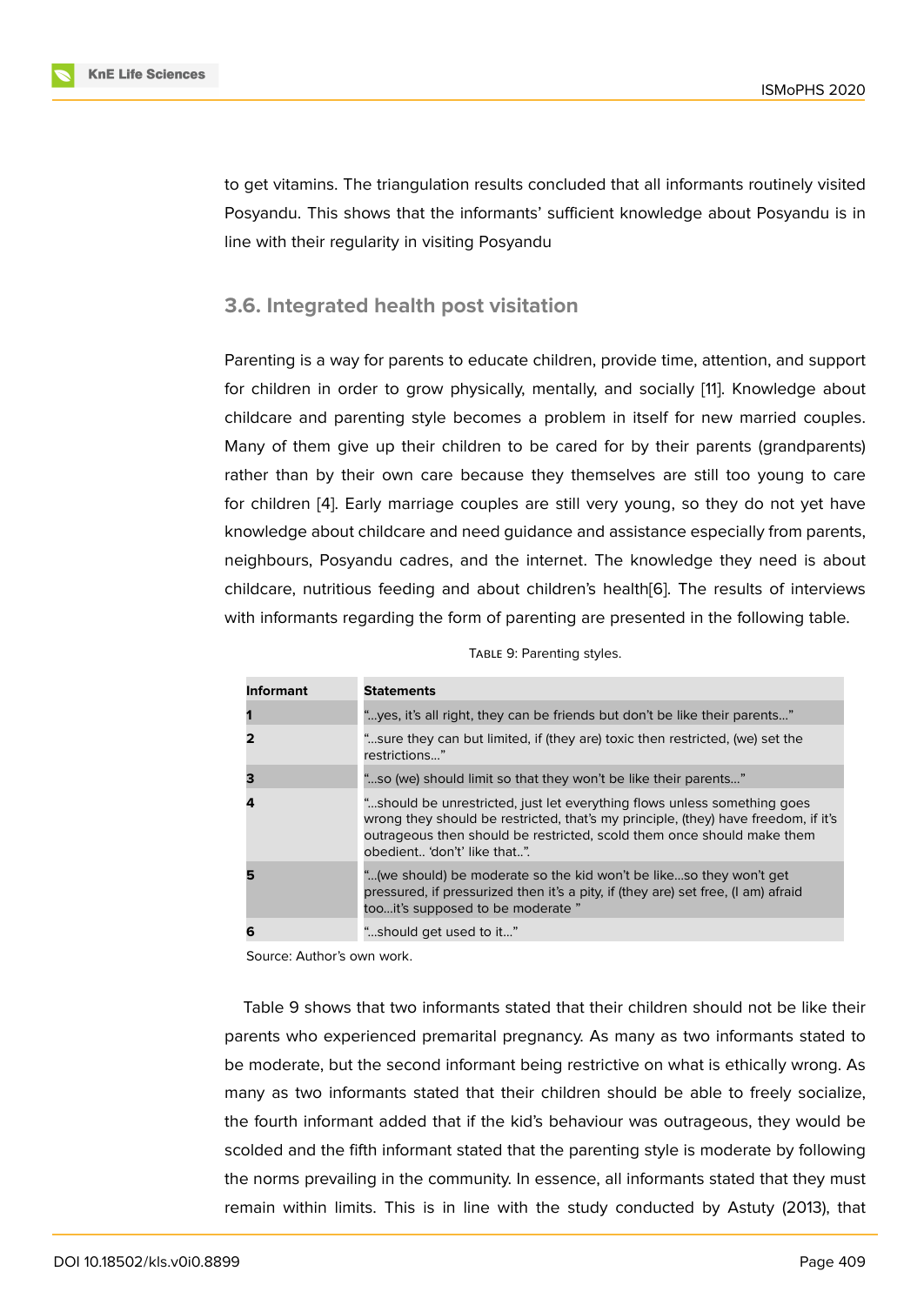parents want children to stay along within limits or democratic parenting. Parents do not restrain their children and impose their will on their children, instead they give full trust in children to be able to live a life in the future. This type of parenting encourages children to be independent and excel [12]. The democratic parenting is also widely applied by young couples in Tulungangung, which positively affects children independency and excellence compared to those who are raised in an authoritarian way. But this also depends on the awareness of h[eal](#page-11-6)thy living that prevents health issues. Unstable economy coupled with the hassles of handling children can also be the cause of respondents not paying attention to their health [11].

# **4. Conclusion**

The majority of informants who experienced UP took care of their own children with the reason they were married. The practice of giving exclusive breastfeeding among informants is still poor. This is equivalent to the lack of informants' knowledge about exclusive breastfeeding. Provision of complete immunization in infants is also indicated to be lacking, but the informant's knowledge of immunization suffices. Informants' knowledge related to Posyandu also suffices; this affects on relatively routine Posyandu visits. The parenting style applied tends to be democratic where parents do not curb, but still have limits.

# **Acknowledgement**

None

# **Conflict of Interest**

The authors state that there is no conflict of interest.

### **References**

- [1] Kemenkes RI. (2013). *Situasi Keluarga Berencana di Indonesia*. Jakarta: Departemen Kesehatan RI.
- <span id="page-10-1"></span><span id="page-10-0"></span>[2] DPPKB Jatim. (2011). *Buku Info Remaja Gaul & Sehat: Kenali Diri dan Sutuasimu*. Surabaya: BPPKB Prov.